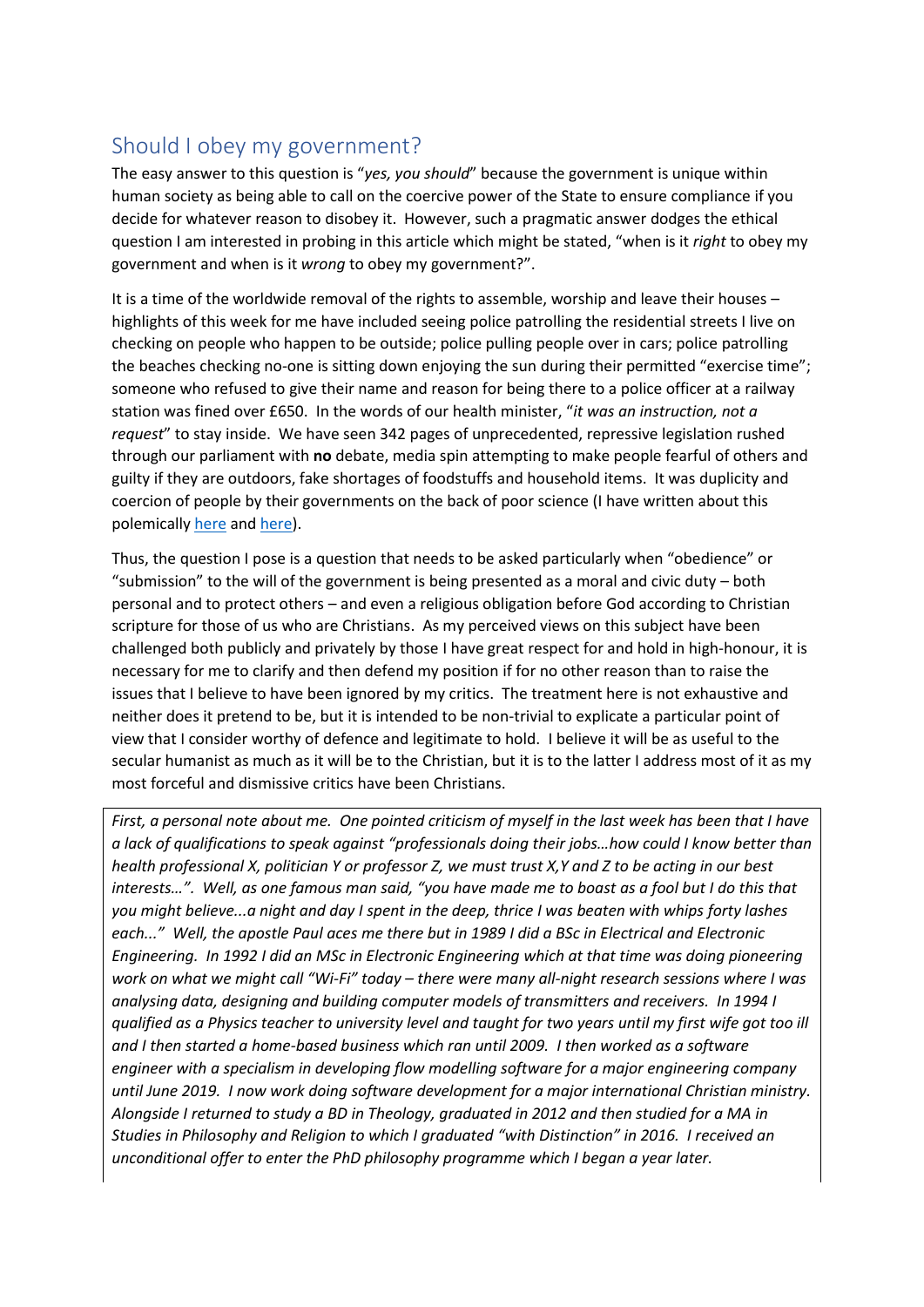*My point being I am an analytical, scientific, empirical person that believes in evidence as a basis of decisions and policy; I am also a person that is theologically literate and has a faith that believes we will stand before the throne of God to give an account for ourselves and how we chose to live. I believe in being politically and socially informed and in informing others. I believe in levelling intelligent and/or provocative criticism as a citizen concerned at what is going on both within my country and within the Church. That does not mean my conclusions are indubitably correct or I can lead the next prophetic wave if my church apostle just listened to me, but it certainly means I am informed enough to legitimately express my view against these "professionals" where I challenge scientific data or when I talk about Christian ethics. I am at least partially qualified to do so as one "who has studied to show myself approved". Someone has to have the courage to cry "the Emperor has on no clothes!" as the famous parable of the young boy tells us as people were dazzled by the authority and prestige of the experts and the professionals, being prepared to do obeisance and be uncritically compliant, I am not one of those.*

First, a point of definition. The government is the part of the State that makes policy and uses other organs of the State such as the civil service (bureaucratic, i.e. non-elected institutions), State-media, military and police to enable that will to be carried out. In most modern "nation" States, there is a local element to this government orchestrated to a greater or lesser degree by the "central" government. Governments claim their legitimacy to govern in all sorts of ways and this is normally expressed using words such as "monarchy", "constitutional monarchy", "republic" and "democracy". It is generally taught within history and political science that the course of history has moved us away from concentration of power in a few, the "monarchical" (mono – arche, lit. one ruler), towards the many, the "democratic". We in the West like to call ourselves "democratic" in the sense that the power ('*kratos'* in Greek) is *said* to lie with the people (*'demos'* in Greek). What that means is that the people express their wish (normally by casting a vote) and the political structures are to be responsive to the will of the people. If the people disagree with their leaders, they use that same vote to dismiss those leaders. Of course, this is a wonderfully idealised and simplified vision for politicians have perfected the Machiavellian art of saying one thing to get in power for a long period of time and then doing something completely different when in power and immune from their electorate but it captures *something* important – the individual citizen is a participant in the governmental process by means of their vote and this is meant to be a limit on the ability of the State to execute its arbitrary will by merit of its coercive power against the people because the government *is* a government of "*we, the people*".

Of special note is the concept of a *republic* – in a republic supreme power is held within the elected representatives. Some modern States, e.g. the UK are not republics but constitutional monarchies. Technically, the monarch is the supreme authority and must approve all laws although it is rare that the monarch would challenge the authority of the elected houses by withholding consent, openly at least! They are republics in every other respect. A *republic* will differ from a "pure" democracy in that the voters will appoint *representatives* of the people to make decisions rather than just *delegates* that are instructed to carry out the will of the people. This was meant to guard both against populist politicians manipulating a fickle *polis* (the people) – a sort of middle ground between the philosopher kings of Plato who because of their superior intellect and breeding know what is best for us all and the unrestricted individualistic democracy envisaged by the  $18<sup>th</sup>$  century Romantic Rousseau. The great Thomas Jefferson, the founder of American democracy captured the problem perfectly when he said (I paraphrase slightly) "democracy is a terrible form of government, but the alternatives are worse". Thus, it was said that "*smart nations create republics rather than democracies*" - republics specialise institutions that whilst claiming existential legitimacy because their representatives are elected, will nevertheless operate semi-independently from the people.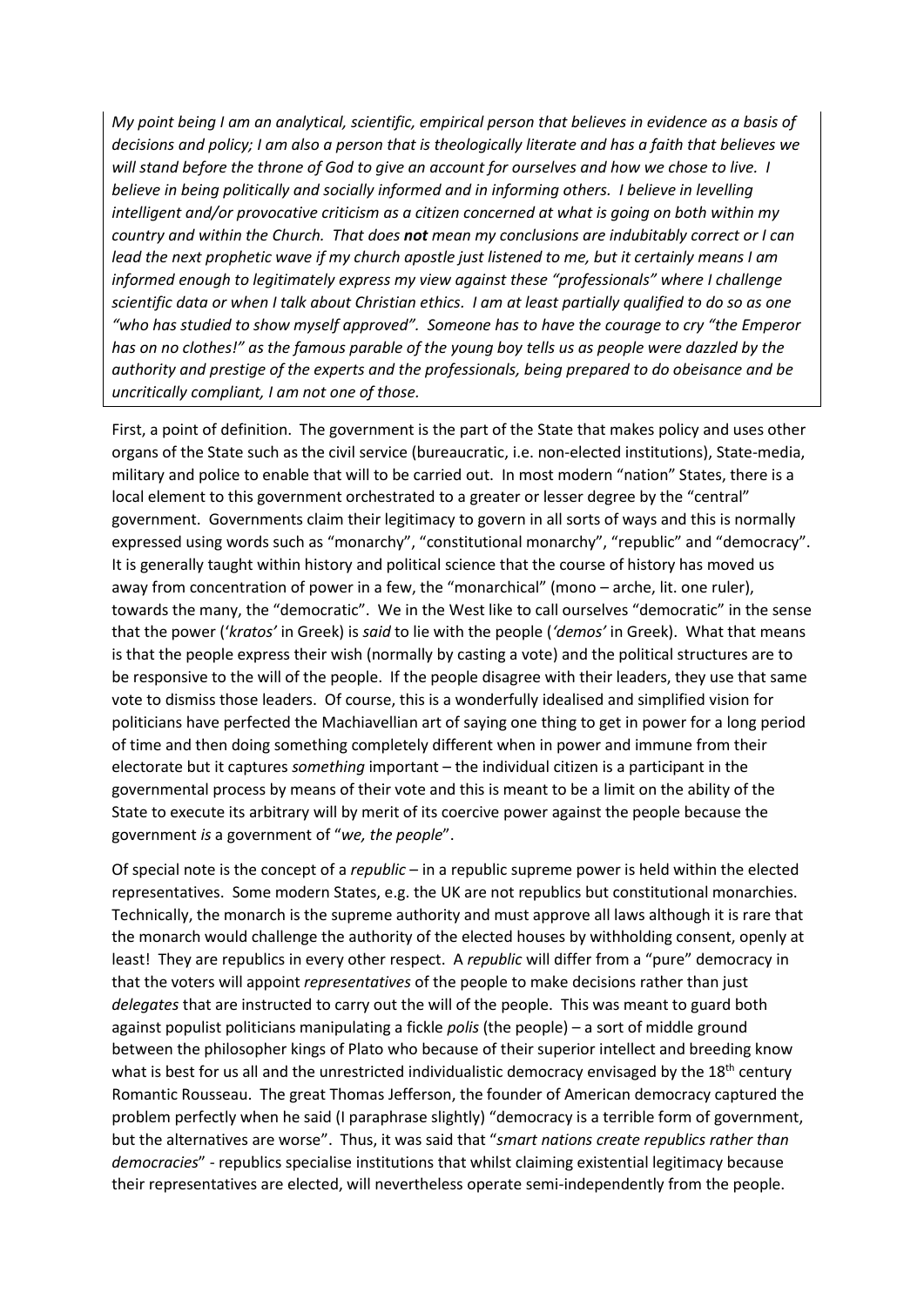The people "trust" those representatives to make decisions on the basis of information and intelligence that they may not be privy too, i.e. the politicians are "professionals" with a specialism that happens to be the practice of government.

However, the point being made is that the legitimacy of the government is based in the people's *collective will* and this lends legitimacy to the State's use of "coercive power" to ensure that this will – expressed in the civil law and within the framework of justice and due process – be legitimate and respected by the people. In other words, it is permissible for the State to curtail the liberty of individual citizens on occasions if it a matter of the "common good" and has been validated by sufficient empirical evidence. A crude but effective example would be a SWAT officer shooting dead a terrorist who was actively or imminently about to engage in a terrorist act. The police did not take a vote from the citizens to be endorsed for this course of action but are justified in both the legal and ethical sense to act because the forfeiture of the terrorist's life had been previously established on the basis of a transparent judicial process, i.e. laws, rights and statutes that have been debated by our representatives.

So, we can see that:

- a. The government requires the general permission of the people;
- b. The government operates within a legal framework endorsed by the representatives of the people;
- c. The government requires substantive evidence for specific scenarios to act legitimately when exercising its coercive power.

In *such cases*, the citizen would appear to have a clear obligation to support and obey the government. The government is acting in a public and transparent way, we can be confident its exercise of authority is legitimate. I would hope at this point that such a positivistic conception is acceptable on a *prima facie* basis at least to both Christian and secular humanists.

However, for those of us in the West, this understanding of government, our ethical obligation to obey and our support for democracy is rooted (embarrassingly for the atheists and secularists of the last two centuries) in the Reformation Judeo-Christian social theory that emphasised the legitimacy of the pluralism of opinion (though bounded by biblical law) in the public square and the consensus amongst a priesthood of **all** believers. The Reformation was non-hierarchical in direct contrast to the Catholic view that had historically supported hierarchical and monarchical forms of government in line with the "*King's and/or Pope's divine right to rule*", a reflection of its top-down approach to social organisation. It is a matter of historical truth that democracies evolved within and from the protestant nations and that nations where the Catholic church (or similar hierarchical religions) has remained in a dominant social position, have remained politically hierarchical with frequently despotic institutions and governments. This is mirrored in political philosophies like Marxism that favour strong State intervention to ensure "equality" – they lapse into despotic social orders and strip the citizens of their individual rights and liberties in the name of the "common good".

However, the moral imperative in relation to government for the Christian is stronger than the positivistic one of the secularists or the egalitarian one of the Marxists. For the Christian, the verses that will be used to provide the "*two or three witnesses by which every matter shall be established*" (Deut 19:15; 2Co 13:1) will be the following passages:

**Romans 13:1-7** NETLet every person be subject to the governing authorities. For there is no authority except by God's appointment, and the authorities that exist have been instituted by God.  $^2$  So the person who resists such authority resists the ordinance of God, and those who resist will incur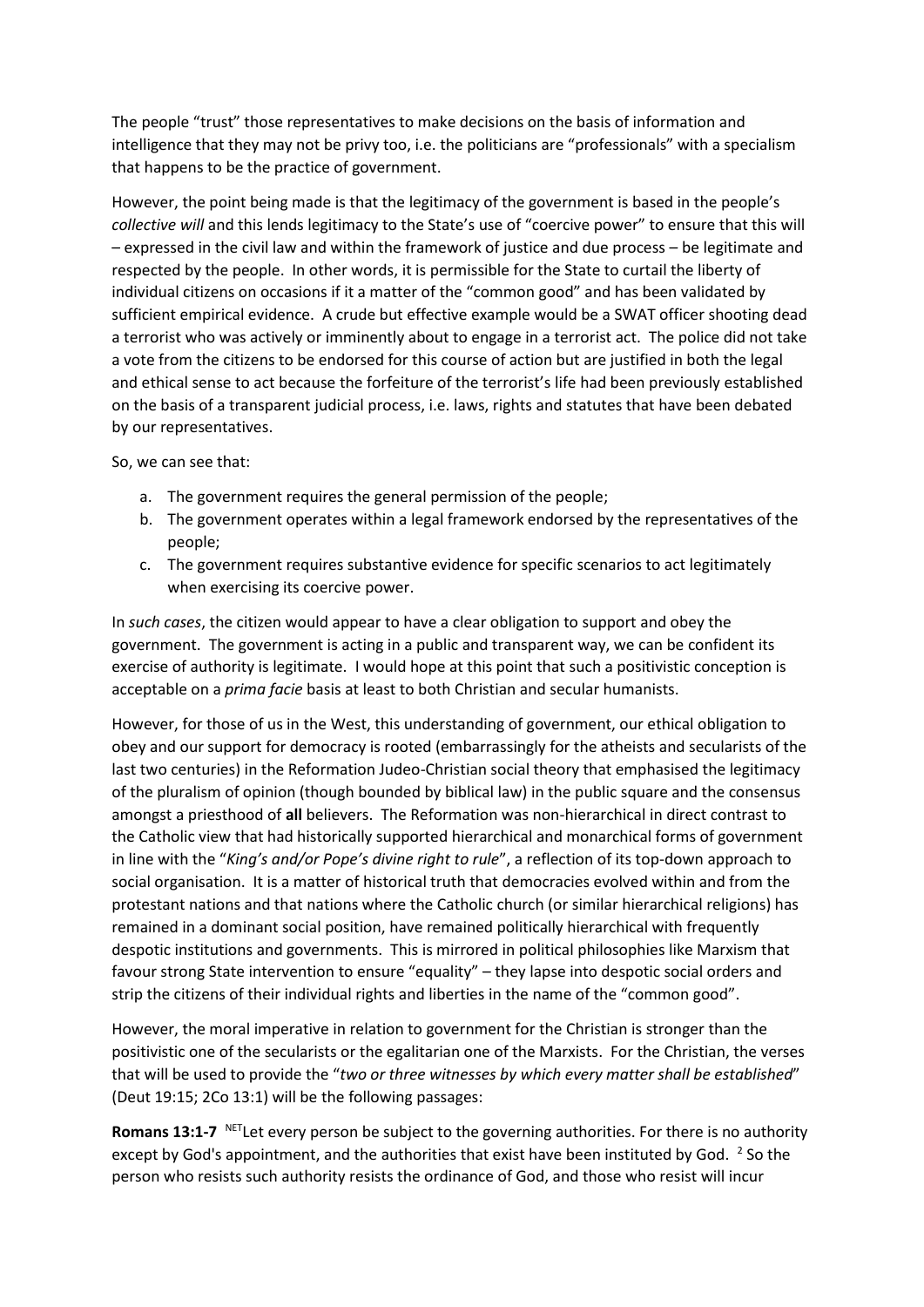judgment <sup>3</sup> (for rulers cause no fear for good conduct but for bad). Do you desire not to fear authority? Do good and you will receive its commendation, <sup>4</sup> for it is God's servant for your good. But if you do wrong, be in fear, for it does not bear the sword in vain. It is God's servant to administer retribution on the wrongdoer.  $5$  Therefore it is necessary to be in subjection, not only because of the wrath of the authorities but also because of your conscience. <sup>6</sup> For this reason you also pay taxes, for the authorities are God's servants devoted to governing.  $\frac{7}{7}$  Pay everyone what is owed: taxes to whom taxes are due, revenue to whom revenue is due, respect to whom respect is due, honor to whom honor is due.

1 Peter 2:13-17 <sup>13</sup> ¶ Be subject to every human institution for the Lord's sake, whether to a king as supreme <sup>14</sup> or to governors as those he commissions to punish wrongdoers and praise those who do good. <sup>15</sup> For God wants you to silence the ignorance of foolish people by doing good. <sup>16</sup> Live as free people, not using your freedom as a pretext for evil, but as God's slaves. <sup>17</sup> Honor all people, love the family of believers, fear God, honor the king.

For the biblically sophisticated, the following verse is also used though I have doubts about its  $appliedibility<sup>1</sup>$ :

**Hebrews 13:17** ¶ Obey your leaders and submit to them, for they keep watch over your souls and will give an account for their work. Let them do this with joy and not with complaints, for this would be no advantage for you.

Thus, in summary, it is easy to make a biblical case that unconditional obedience would be required by the Christian on the basis of these texts - disobey your government loudly or strongly enough and "*it does not bear the sword in vain*" - it will imprison or execute you; so stop your religious meetings and go and self-isolate as you were told by the institutions and honour those authorities that have been instituted by God! This seems to be the *de facto* position I am hearing today. However, this is naïve, historically and scripturally ignorant and few beyond a few literalists and poorly informed fundamentalists, could maintain that position. There is immediate biblical precedent within the Book of Acts for when the civic leaders of the Jewish community (who also happened to be religious factions) were disobeyed by the early believers:

**Acts 4:18-19**  <sup>18</sup> And they called them in and ordered them not to speak or teach at all in the name of Jesus. <sup>19</sup> But Peter and John replied, "Whether it is right before God to obey you rather than God, you decide…"

Thus, a common qualification historically amongst many Christians involved in resistance would be that the government is to be obeyed unless it is asking me to do something that detracts from my witness as a Christian; or it is asking me to do something immoral and/or dishonest. But we do have the problem of another famous passage<sup>2</sup>:

 $1$  The context of this verse seems to make it immediately clear that it is referring to leaders within the Christian community rather than the political leaders of the nation. I include it because I have heard on at least two occasions this week this verse being applied to the political leaders of the nation and some would argue on a hermeneutical basis that it is a specific application of a general principle of submission to those in authority. <sup>2</sup> This is of special interest to me because this is the passage used by my current employer regarding their position on obedience to the restrictions imposed by their national government. In my view, although their spiritual stand is strong against the virus promoting spiritual solutions, their deferential position in the public sphere neuters any political voice they might have had to address their leaders. Contrary to this interpretation, it has been explicitly argued that maintaining this place "*under* authority" allows one to "speak *to* authority" when required and being listened to (presumably because you are asked being so friendly and supportive to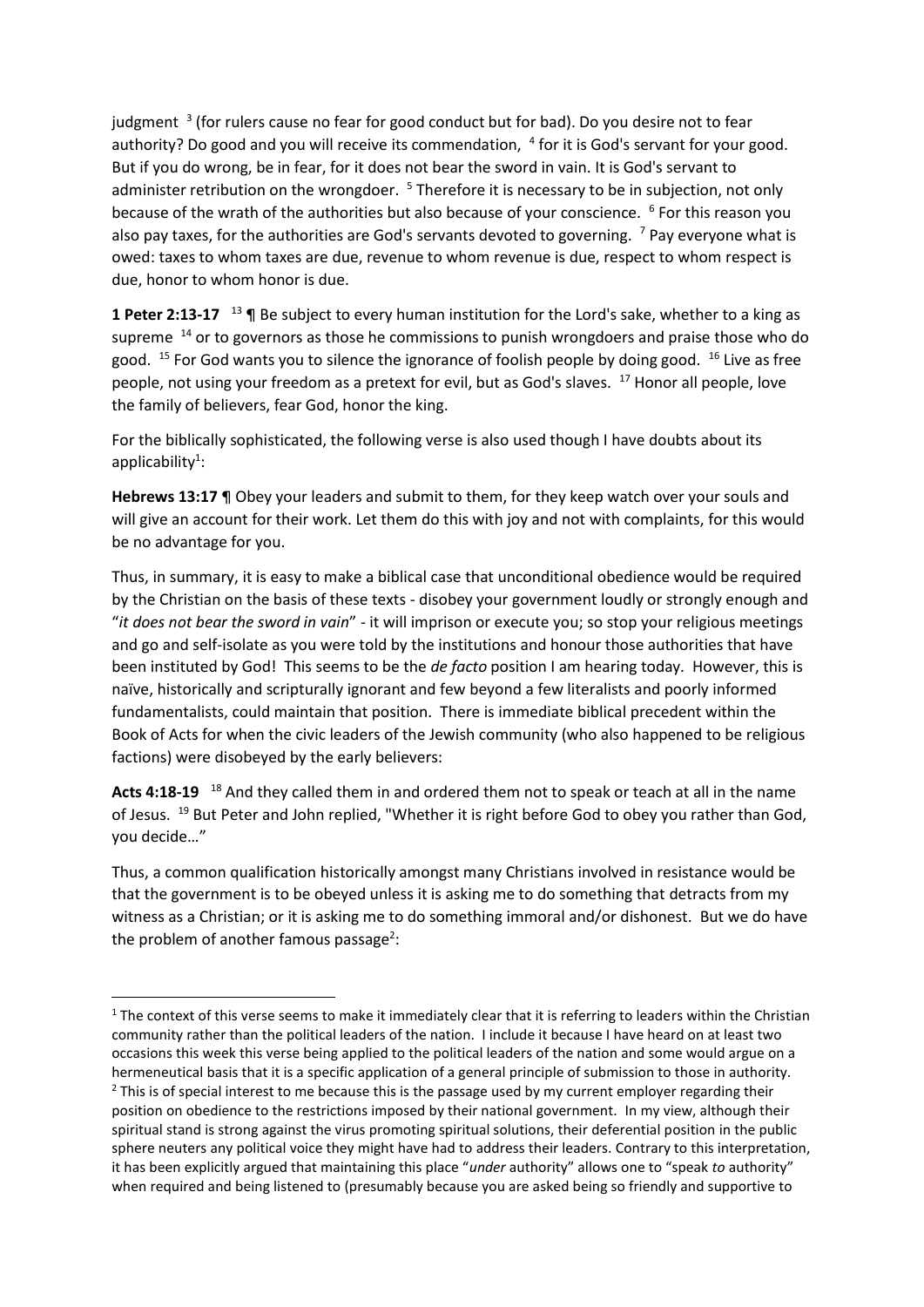**Matthew 22:15-21** <sup>15</sup> ¶ Then the Pharisees went out and planned together to entrap him with his own words. <sup>16</sup> They sent to him their disciples along with the Herodians, saying, "Teacher, we know that you are truthful, and teach the way of God in accordance with the truth. You do not court anyone's favor because you show no partiality.  $17$  Tell us then, what do you think? Is it right to pay taxes to Caesar or not?" <sup>18</sup> But Jesus realized their evil intentions and said, "Hypocrites! Why are you testing me? <sup>19</sup> Show me the coin used for the tax." So they brought him a denarius. <sup>20</sup> Jesus said to them, "Whose image is this, and whose inscription?" <sup>21</sup> They replied, "Caesar's." He said to them, "Then give to Caesar the things that are Caesar's, and to God the things that are God's."

This is quite a subtle example and our previous qualification might trip us up. Here the Herodians and Pharisees were trying to get Jesus to disobey Roman civil law on the basis of deference to a (higher) religious principle. However, Jesus was smarter than that - in using the term "*give to Caesar*" he correctly identifies that the currency being used within the country did indeed *belong* to Caesar. Caesar had a right to it. The nation had joined the Pax Romana and in return for taxation "enjoyed" the protection and privileges of the Roman way of life and, for a while at least, avoided ethnic cleansing. **You only have the liberty of refusing to obey your government when the government is not your source of supply of the services you need,** and this trumps the religious principle objection *unless* you are operating independently of the government's services<sup>3</sup>.

Thus, another principle we see at work here, which is the appeal both Paul and Peter make in their "submission" passages, is that it is an issue of "conscience" that we obey such leaders if we have entered into a civil arrangement with them. So, it would seem that there is no scope for the Christian to indulge in civil disobedience, our ethical obligation is to be obedient – Paul could not be clearer, it is an "issue of conscience"<sup>4</sup> . However, such a *prima facie* answer has weaknesses which illustrate that it rests on an incomplete exegesis of these passages of Paul and Peter.

We can agree that "submission" is the general premise – we obey rulers because God requires it. Because God requires it, it is an "issue of conscience". Rulers are given the titles "ministers of God", perhaps better translated in the ablative sense, "ministers *from* God". Now that should arrest us, if obedience to the ministers is unconditional then it is **because** they are **ministers from God**. They are about **God's** business and implementing **His** programme. They are **not** following their own secular programme and ignoring God's Word. We obey **because** they are following God's agenda and so we can do that in **good conscience** because we can judge the government practice against the objective, public standard of scripture.

Now, applying the same logical formula, if a government is secular or in religious opposition to God, persecutes believer's, destroys Churches and imprisons believers (as is happening in various nations around the world), then it would seem reasonable that civil disobedience is permissible to defend the liberty and freedom of the Church. However, at the moment it is clear many Christians, particularly of the prophetically sophisticated variety (this is not meant as an insult but as an

your leader). It is a nice idea but leaves you no option when they ignore you. You can be friendly and supportive but still stand your ground.

<sup>&</sup>lt;sup>3</sup> This was why early Christian communities evolved as promoting self-sufficiency, pooling wealth, skills and resources as in Acts 4, vv32-36 and Acts 5, vv42 – Acts 6,6. They did not belong to Caesar; Caesar had no claim on them.

<sup>4</sup> There is thus a long history within the Christian church, both protestant and catholic, of many believers suffering without complaint at the hand of abusive civil authorities and frequently being martyred. Such a paradigm is celebrated as the "martyr's crown". However, it must immediately be pointed out that many more will be martyred for indulging in our exception of refusing to obey the civil authorities when instructed, say to deny Christ. Their martyr's crown is no less valuable.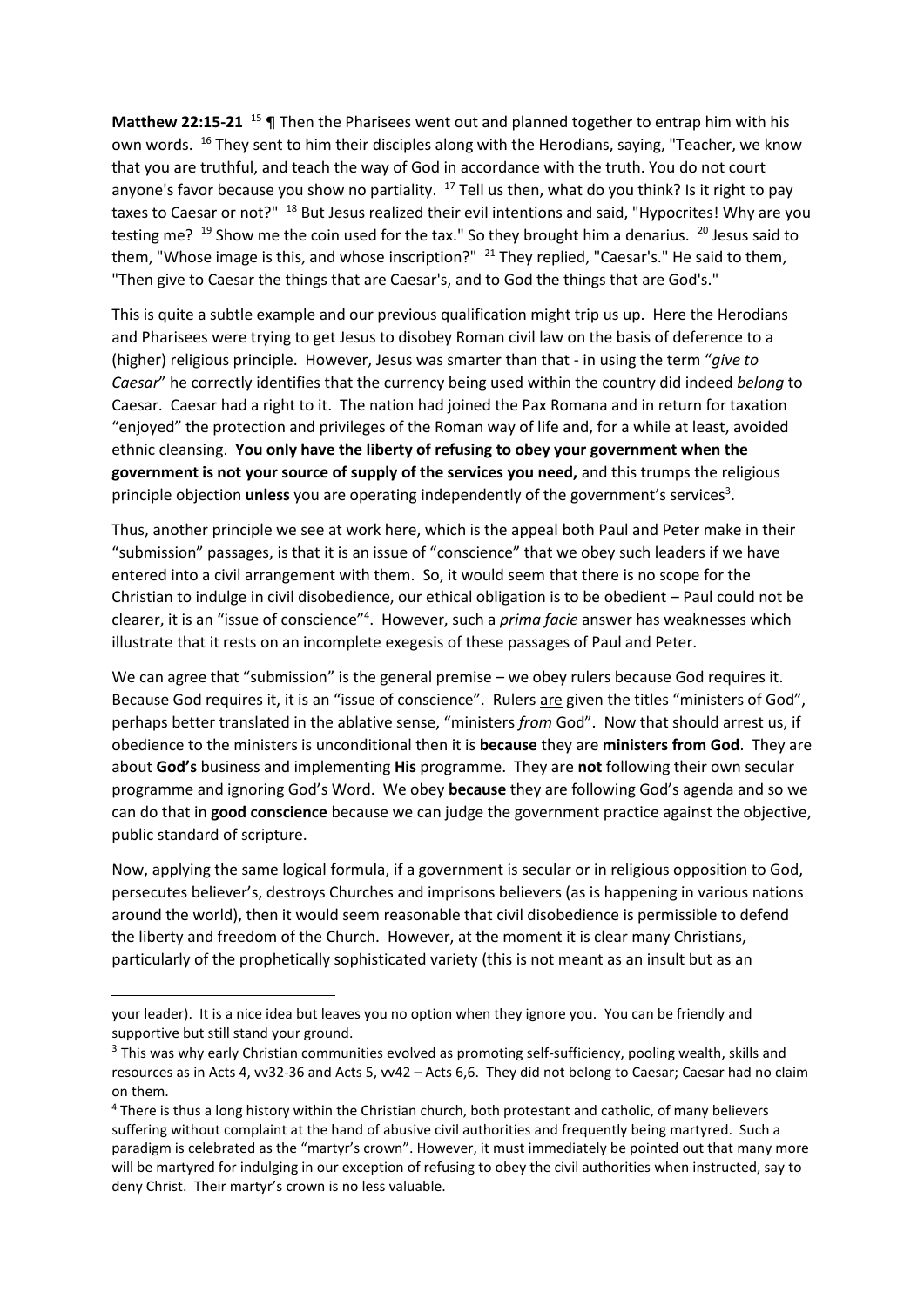observation) are not convinced by this argument and the more theological amongst us will normally appeal to God is in some way using the leader to "discipline" a disobedient or reprobate church and/or "shaking the nations that He might be found". Whilst there is plenty weight to the first part of this argument as a type by considering the covenant chapters at the end of Deuteronomy terminating in the breakdown, exile and scattering of the Jews amongst the nations, this is in the face of gross apostasy within the chosen people (the *church*) of the Jewish nation. If a people that are His ignore their God, then He gives *us* up to those who hate *us*, but that is a different logical sphere than the nations and political structures within them and our positions as citizens. I would be happy to grant that the 19<sup>th</sup> and 20<sup>th</sup> century churches suffered the intellectual equivalent of "being *scattered* amongst the nations" because they had absolutely nothing useful to say to culture being rather known for "revival" and "rapture". We have struggled to rediscover our primitive dominion theology but that is a subject I have written about elsewhere at great length and I refer the interested t[o here.](https://planetmacneil.org/blog/dominion-theology-its-origin-development-and-place-in-christian-thinking/)

We might also rejoice at God "shaking the nations" but it is rather hard for the nations at the moment to find him on anything but the internet (and that can be switched off very easily). It is the preaching and *demonstration* of the gospel that saves men. I do not want to consider that this demonstration of the gospel can be "online" because Paul instructs Timothy to pray "*for governments and all that are in authority that we may live a peaceful and quiet life in all godliness and dignity*" for the specific purpose that "*all men to be saved, and to come unto the knowledge of the truth*" (1 Tim 2:2-4). The original Greek of v2 is vivid and it speaks of **stable social conditions** that facilitate the free and unhindered propagation of the saving Word. Thus, there is no justification for unconditional surrender by the citizen of their rights and submission to their leaders when they become corrupt or unreasonable and create conditions that are the opposite of "peaceful and quiet". There even needs to be qualifications to what happened to the Jewish nation – there are plenty of passages where God then announces judgment on the nations that "disciplined" His nation because of their cruelty and excess in their "ministry" on His behalf. **Where they acted beyond His Law, they ceased to be ministers on His behalf and entered into judgment**.So, it seems, the master principle is *submission to those who are ministering on behalf of God*.

We can perhaps see the problem more clearly with the naked unconditional submission argument when we consider some of the history within the nations and the moral imperative expressed by our master principle that was on the church to resist corrupt governments. Very close to our time now was the struggle of the South Africans against the apartheid policies. The white minority leaders frequently quoted Romans 13 to the black archbishops who were at the forefront of the struggle and the archbishops ignored them and continued to fight for emancipation. It was the Christian nobility of Mandela (who had been converted in prison) in arguing for truth and reconciliation and the positive moral influence of the Church that has been recognised as preventing vengeful bloodletting once the white minority were deposed. They had influence and authority within the coloured community because they had stood with them in the struggle against illegitimate oppression. Secondly, going back a few centuries, the American war of independence was given moral energy by a regiment of preachers who in Baldwin's words "*preached politics, resisted tyranny, and founded a*  nation on the Bible<sup>"5</sup>. A little bit further back, the struggle of tiny protestant Holland against the Catholic hegemony of Spain that represented the Papal war machine of the first EU that claimed the direct authority of God for their oppressive and murderous actions; thank God for the British Queen

<sup>5</sup> Baldwin, A.M., Ed. McDurmon, J., *The New England Pulpit and the American Revolution* (Powder Springs, AVP: 2014)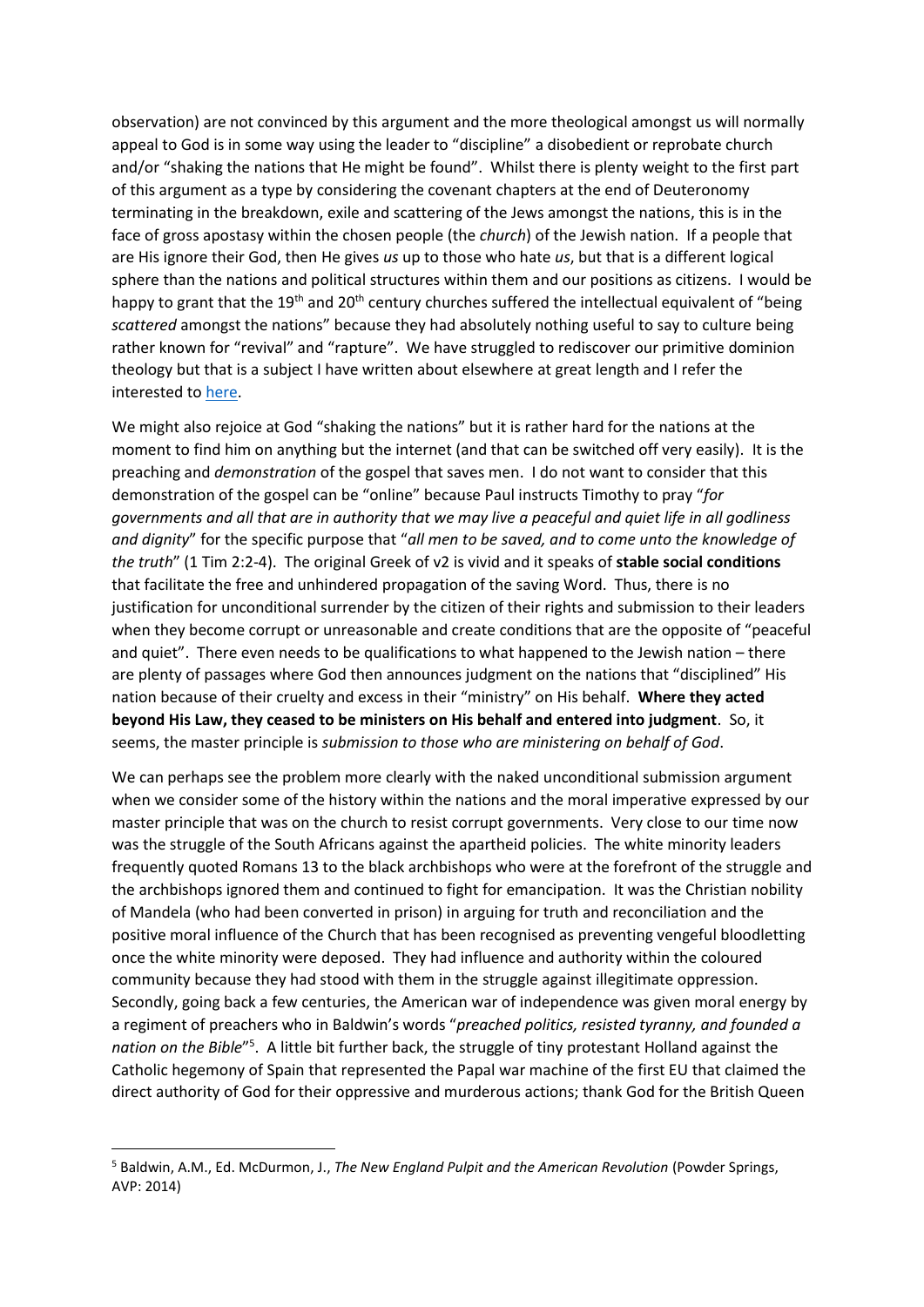Elisabeth I who sent them aid just as they were starving<sup>6</sup> that saved the baby of Protestantism in Europe. In the fourth century AD, the struggle of the African Donatists and other "heretics" against the mainstream Roman bishops who were persecuting them to death because they refused to throw incense into the fire to honour the Roman emperor. The "casting of incense" (acknowledging "Caesar as Lord") was all that was required to be a legitimate religious minority tolerated and protected within the Roman Empire – I am sure they had Peter quoted to them again and again "*honour the Emperor*". They refused to give the honour to the Emperor that belonged only to God and were martyred for it, aided and abetted by the religious establishment that had jumped into bed with the Roman politicians. They were willing to trade their Christian witness and to rework their theology in exchange for a quiet life and the protection and provisions of the Roman State - the similarity to today's position of deferential leaders not raising a squeak in protest and defending tyranny is striking for me. Thus, although much more could be said on either side of this argument (and in a more academic version of this article I will say much more), I hope this is sufficient to establish that the passages of both Paul and Peter have the context that leaders must be ministers of God working for the good of the church for us to be submitting to them as a *matter of conscience* and we have every right, even a moral obligation, to resist tyranny.

So back to the present and why this answer matters to us today. In our current condition we have lost our liberty and civil rights to worship and assemble. Epidemiologists [have argued](https://heated.medium.com/how-should-we-be-reacting-to-the-coronavirus-pandemic-7b3189b1097b) that the autocratic actions of lockdowns and repressive new legislation<sup>7</sup> are excessive and ineffective responses to the pandemic. They are the actions reminiscent of Communist dictatorships that had no respect for the individual rights of people. The science that was used to provide a justification for these severe measures was and still is, faulty in a most basic and obvious way. The quiet acquiescence of British academics to the dubious justification presented by the chief scientific advisors to the UK government is finally breaking down with even the author of the initial report that locked us all up admitting there could be a "2/3rds overlap" between people who would have died anyway in the next 12 months and those who would now die of COVID-19. That is code for saying the "research" was not proper research at all and would have failed peer review – it was created for a political purpose only and that was to create a climate of fear that allowed the country's population to be locked up, stripped of basic rights and religious liberty. A similar approach has been replicated throughout the world. The "lockdown" is a save face for the governments that have taken on an idolatrous salvific role for the citizens of their nations; for the British our enduring idol of the National Health Service and its equivalents throughout Europe are shown to be wanting in every respect. They have been asked by their politicians at the behest of citizens schooled in dependency, to do something they can never do but they will try their hardest to "fix" it for us by locking us up. Yet, no government agency has the resources, capacity or compassion to keep its citizens healthy and fit, that is the responsibility of the individual and the Church. Would it not have been preferable that each church was sufficiently established in the healing power of God that it would have kept its own congregations well and then had healing lines of the sick amongst our neighbours?

<sup>&</sup>lt;sup>6</sup> The Spanish armies at the command of the Pope blockaded the country and started destroying the dikes to drown the people (most of the Netherlands is reclaimed land). When the Spanish commander demanded their surrender as the floodwaters rose, the early Dutch replied, "*we would rather die eating rats than surrender to tyranny*". The stubborn, independent, free spirit of the Dutch can be traced back to this period. Elisabeth I broke the blockade and sent them aid.

 $^7$  I summarise these in https://medium.com/@mmacneill123/coronavirus-duplicity-what-the-politicians-andexperts-are-doing-behind-your-back-465937458640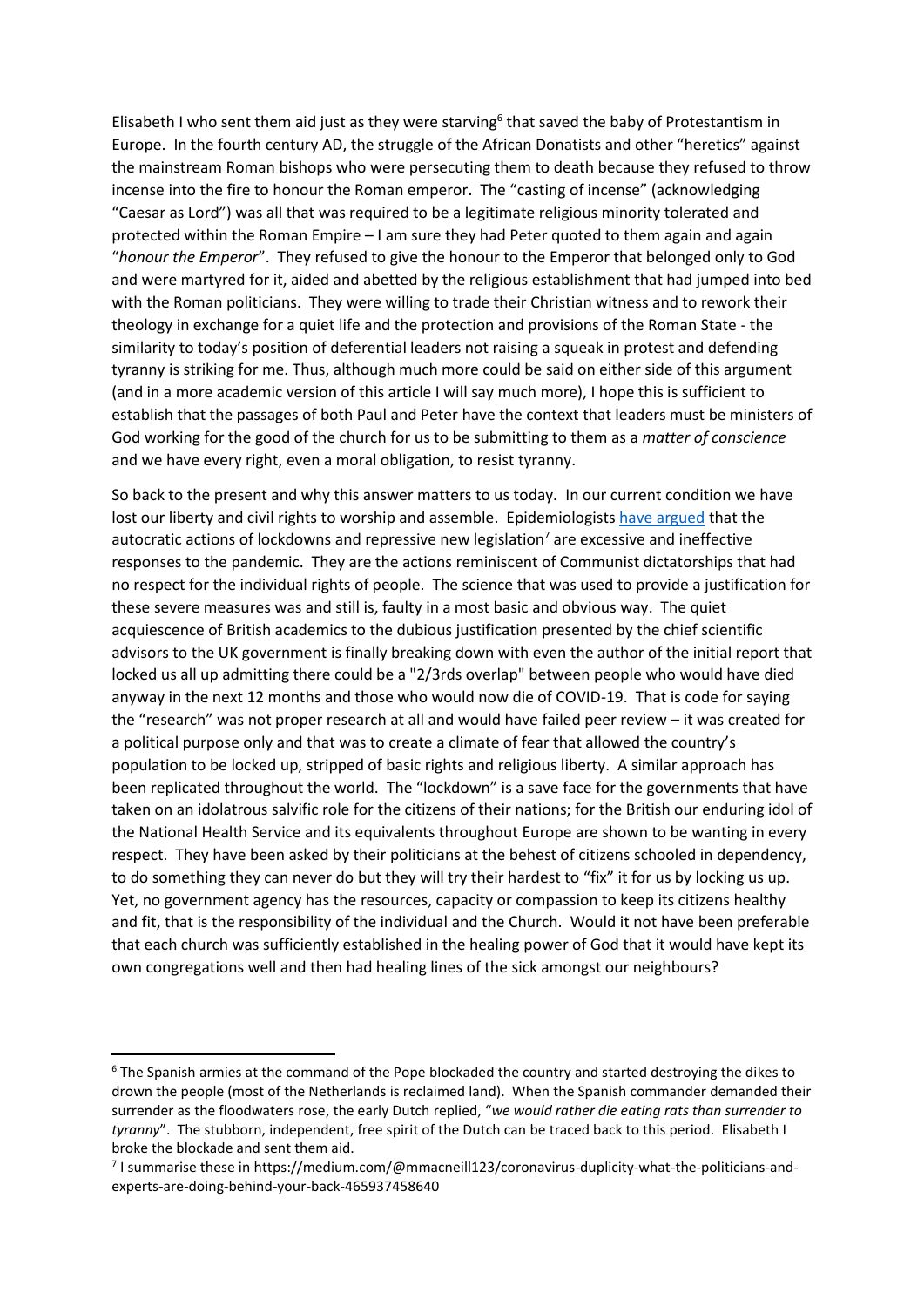Our oppression by our governments is a symptom of far deeper issues within our worldview. We have been so schooled and trained in socialism that we think it is correct and just "that modern States have a responsibility and interest in the general welfare of their citizens". No, education and healthcare are not the business or responsibility of the State. The State of the Bible had two roles alone – to provide a ministry for major issues of justice to prevent arbitrary loss of life by vengeance (capital punishment was reserved for the State) and secure the borders of the nation. Thus, in a national crisis, the local authorities cooperated and were to raise an army to defend the people. Similarly, there was no restriction in principle to immigration but there were strict conditions on migrants that they had to submit to the civil laws of the nation and although there was no forced conversions, they could not subvert the spiritual life of the nation by making public displays of their pagan religions. Thus, the government was bottom up – communities were to govern themselves, there was not even a standing national government or a military; parents were to educate or at least organise the education for their children in line with their values, priests were to minister to the sick. The closest analogue in the modern world is the Swiss canton model deriving from Calvin's time as the great social reformer and moral force of Geneva dealing with the refugees of religious persecution throughout Europe by the papal forces.

However, if **you** defer to the government for these services, you must accept prohibitive taxation and obey the government when it locks you up. This was the explicit warning that the prophet Samuel gave to the elders of Israel when they demanded "a King" (1 Sam 8) to fix all their problems for them. Samuel warned them a standing executive State would be established that would tax them and help itself to their sons and daughters when it had need of them, kill them in battles as required; it would become oppressive and demanding. Samuel, I believe, is here again warning us to have the courage to take personal responsibility before God for our own society, our own health and fitness; then the health service might be there if we ever missed it with God as an expression of his common mercy and grace.

So, let us remind ourselves of what the case is that I have tried to make as I draw to a close. In the introductory sections where I looked at how governments establish their legitimacy, I stated that as a minimum, the government is acting in a public and transparent way, and then we can be confident its exercise of authority is legitimate and we, as a matter of conscience, should submit to them. However, the actions of our politicians have failed this test, they have acted with duplicity, aided and abetted by bad science and a media content to generate enormous fear amongst those they are supposed to inform. This has demonstrated a total bankruptcy within our culture and our spiritual leaders should have been at the vanguard of a rebellion against it. The uncritical preaching of church leaders of "honouring" our leaders and submitting to such totalitarian and unscientific actions by our leaders should be a matter of reproach and repentance. That is not to say we must cease in our duty to pray for our leaders and honour the office they are in for 1 Tim 2 instructs us otherwise and it is God's will we have stable social conditions that "all men may be saved". But it is a fundamental antichrist attitude of our political leaders in prohibiting Christian congregations from gathering that demonstrates their total contempt for God; even if I was a base, profane agnostic, I would have given space "just in case" their God could help us, "wager, you must wager" as Pascal put it! You would have hoped our "prophets" would have had at least the discernment to resist the oppressors at our gates after missing the main event<sup>8</sup> because we are too busy prophesying about 2020 as the year of clear vision.

<sup>8</sup> As far as I know, it was only Chuck Pierce who has explicitly, before the event, made any reference to it happening before the event, see [https://www.youtube.com/watch?v=IDKmha9-dAE.](https://www.youtube.com/watch?v=IDKmha9-dAE) Interestingly, considering some of the criticisms I have received in drawing attention to the Chinese role in this pandemic, he